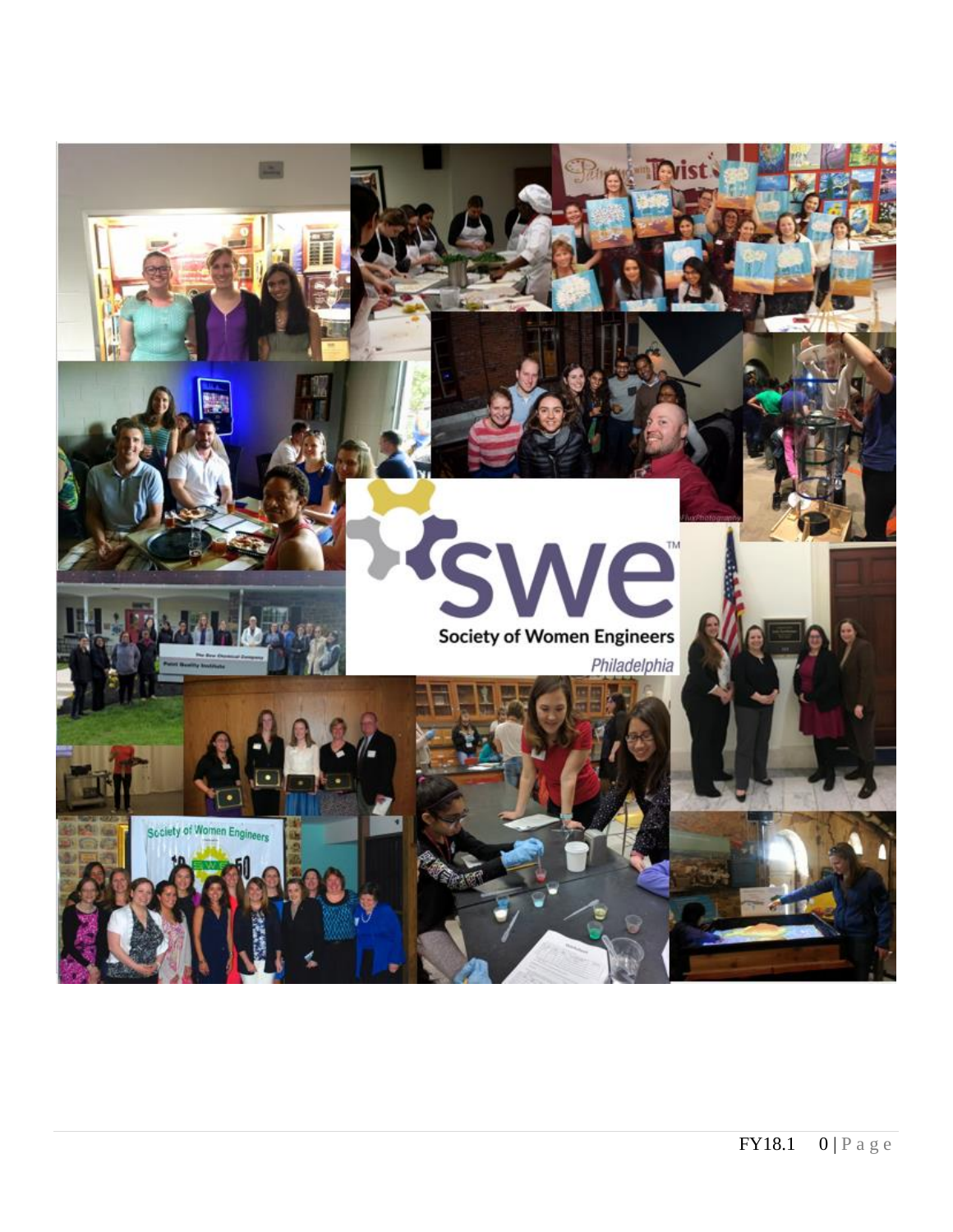

# *SWE Outlook The Philadelphia Section ~ Region E*

*FY18.1 June-October 2017* 

## **LETTER FROM THE PRESIDENT**

### **INSIDE THIS ISSUE:**

| <b>LETTER FROM</b><br><b>THE PRESIDENT</b> | 1              |
|--------------------------------------------|----------------|
| <b>WELCOME NEW</b><br><b>MEMBERS</b>       | $\overline{2}$ |
| <b>SOCIETY NEWS</b>                        | $2 - 3$        |
| <b>SECTION NEWS</b>                        | $3 - 6$        |
| <b>UPCOMING</b><br><b>EVENTS</b>           | 6              |
| <b>PREVIOUS</b><br><b>EVENTS</b>           | 7              |
| <b>MEMBER NEWS</b>                         | 7              |
| <b>CONTACT LIST</b>                        | 8              |

### **IN THIS EDITION:**

**Contributing Authors:** Mary Beth Biddle Dani Schroeder Elisha Rios

**Co - Editors:** Diana Russella Haydee Euceda Hello SWE Philadelphia!

Welcome to another year of fun, inspiring, and engaging activities! We kicked off the new fiscal year (FY18) with a great planning meeting from the board. We have a lot of great things in the works for this year, so stay tuned! We already had a professional development event, hosted by our corporate partner Merck. Merck leader Gargi Maheshwari spoke to attendees about executive presence, using examples from her own experiences and employing an interactive approach to incorporate comments from audience members well. Gargi was extremely personable and everyone left with a better idea of how to present themselves.



As I write this letter, I am preparing to travel to WE17 in Austin, TX. This year's SWE conference will be the largest one yet – reaching maximum capacity for the convention center! From personal experience, I know that attending the conference results in additional energy to tackle tasks at both work and within SWE. With over 12,000 attendees, there are sure to be many inspirational speakers, lots of networking, and many opportunities to catch up with old friends. If you haven't had the chance to attend a SWE conference yet, I highly recommend you do so. The attendance at conferences has been increasing each year, a testament to how much SWE members are getting out of the experience. After returning, I'll recap the event, including a recap of the Mission Awards. Philadelphia SWE earned the Silver level this year, along with a Best Practice Award! Kudos and thanks to all the members who had hand in our successful FY17!

If you have ideas or questions, feel free to reach out to me at any time. I can be reached at phila\_president@swe.org.

Mary Beth Biddle

Mary Beth Biddle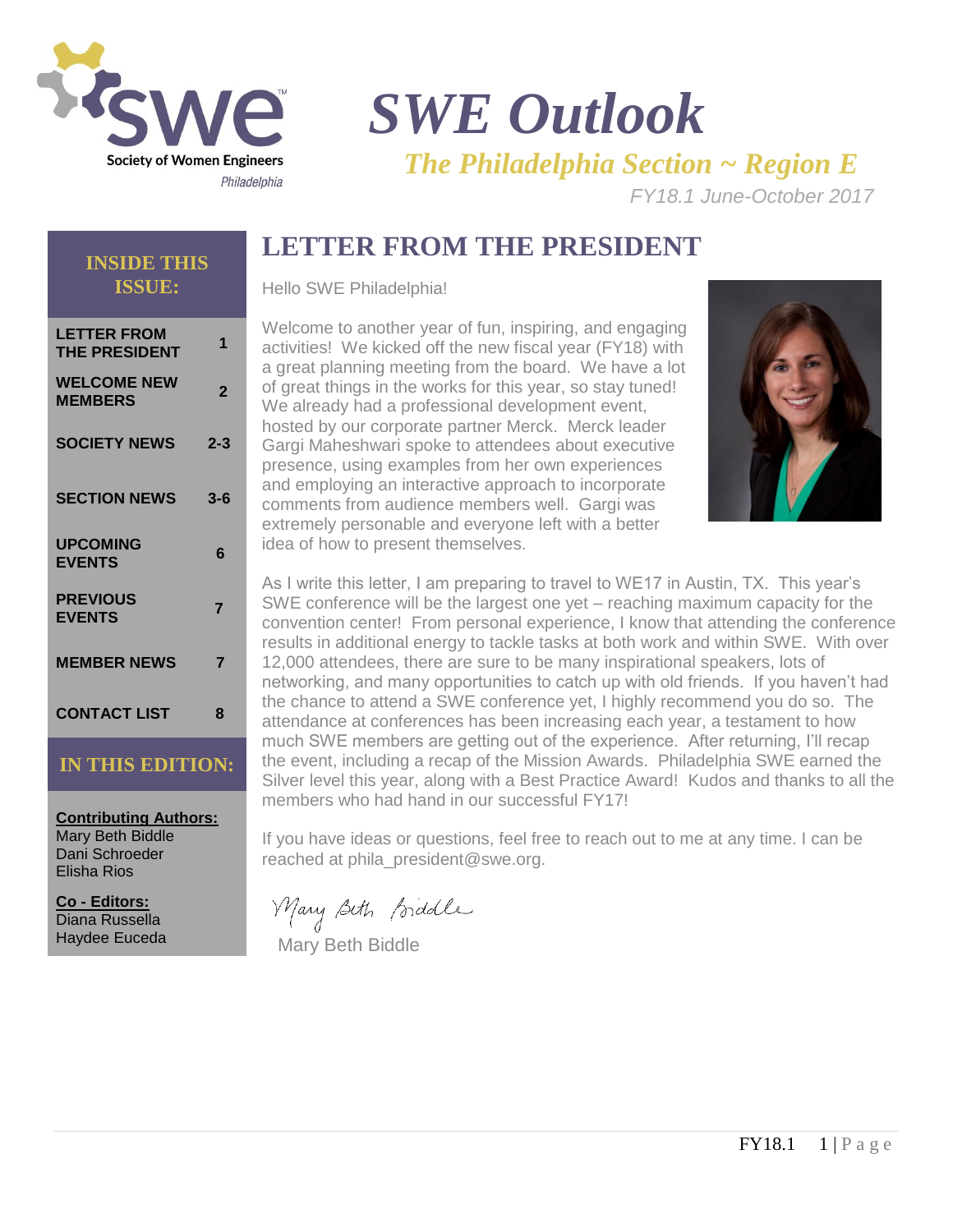## **NEW MEMBERS**



The Society of Women Engineers is constantly growing and welcoming new engineers in all stages of their careers. Here are the recent newcomers to the SWE Philadelphia Section.

| <b>Name</b>               | <b>Membership Type</b> |
|---------------------------|------------------------|
| Janine Roe                | Professional           |
| <b>Elizabeth Dolan</b>    | Professional           |
| Olga Morris               | Professional           |
| <b>Terri Kemmer</b>       | Professional           |
| <b>Christopher Henley</b> | Collegiate             |
| <b>Meghan Brolley</b>     | Professional           |
| <b>Elizabeth Linton</b>   | Professional           |
| Shanita Charmichael       | Professional           |
| <b>Mirlande Derisier</b>  | Collegiate             |
| <b>Lindsay Keller</b>     | Professional           |
| <b>Bryn Murphy</b>        | Collegiate             |
| Carly Ragan               | Collegiate             |

## **SOCIETY NEWS**

## **Drexel Partners with SWE for Discounted Courses**

SWE Headquarters has partnered with Drexel University to offer SWE members tuition discounts for online courses. Furthering your education will provide you with new opportunities for career advancement, and personal growth. For a list of available courses, including the PE prep courses, visit [https://online.drexel.edu/partnerships/overview.aspx.](https://online.drexel.edu/partnerships/mypartner.aspx?partnerid=7531)

### **Listen to SWE Podcasts**

The Society of Women Engineers (SWE) has dozens of podcasts to inform you and engage your mind as you commute to work, wait at the airport, get some exercise, do housework or just relax at home. We post them in our [Advance Learning Center](https://urldefense.proofpoint.com/v2/url?u=http-3A__SWE.informz.net_z_cjUucD9taT0yMjMzOTE0JnA9MSZ1PTM2OTQxMDIwMCZsaT0xMjkwMDE0Ng_index.html&d=DwMBaQ&c=F5qNGIc8vBNKKqPbpKxOcFhXsOwF7YYLtYbYjCsgcyQ&r=HsgDFTgHhgmmVh3aESNHuqfCtyeK_5pt1pTGfDymUIE&m=xopITrSF_1u9SDToxZPvEWavIxEviE3gqRFBVXNenGg&s=CgZVYnYhWn8FvPmlLk3Fae30x6ammd4q6EWUYVSLg-A&e=) and on our blog, *[All Together](https://urldefense.proofpoint.com/v2/url?u=http-3A__SWE.informz.net_z_cjUucD9taT0yMjMzOTE0JnA9MSZ1PTM2OTQxMDIwMCZsaT0xMjkwMDE0Nw_index.html&d=DwMBaQ&c=F5qNGIc8vBNKKqPbpKxOcFhXsOwF7YYLtYbYjCsgcyQ&r=HsgDFTgHhgmmVh3aESNHuqfCtyeK_5pt1pTGfDymUIE&m=xopITrSF_1u9SDToxZPvEWavIxEviE3gqRFBVXNenGg&s=8iZJjJWoYq_8EKNSBp618Hi-CMgTtaO0Aj6j06sVMhA&e=)*. You'll find them on [SoundCloud](https://urldefense.proofpoint.com/v2/url?u=http-3A__SWE.informz.net_z_cjUucD9taT0yMjMzOTE0JnA9MSZ1PTM2OTQxMDIwMCZsaT0xMjkwMDE0OA_index.html&d=DwMBaQ&c=F5qNGIc8vBNKKqPbpKxOcFhXsOwF7YYLtYbYjCsgcyQ&r=HsgDFTgHhgmmVh3aESNHuqfCtyeK_5pt1pTGfDymUIE&m=xopITrSF_1u9SDToxZPvEWavIxEviE3gqRFBVXNenGg&s=KilUZrMtV1v4Dnu-5BDe5LVvYBdgXQj6JUkT1fVfczA&e=) and [iTunes.](https://urldefense.proofpoint.com/v2/url?u=http-3A__SWE.informz.net_z_cjUucD9taT0yMjMzOTE0JnA9MSZ1PTM2OTQxMDIwMCZsaT0xMjkwMDE0OQ_index.html&d=DwMBaQ&c=F5qNGIc8vBNKKqPbpKxOcFhXsOwF7YYLtYbYjCsgcyQ&r=HsgDFTgHhgmmVh3aESNHuqfCtyeK_5pt1pTGfDymUIE&m=xopITrSF_1u9SDToxZPvEWavIxEviE3gqRFBVXNenGg&s=9BlfBDFgfmpsUgzrMx-jG67QJpUA8RBLyiJSIuBSzlw&e=)

We feature entertaining subjects and fascinating people. One of our most popular podcasts is about a [comic book writer](http://swe.informz.net/z/cjUucD9taT0yMjMzOTE0JnA9MSZ1PTM2OTQwOTI2OCZsaT0xMjkwMDE1MA/index.html) who wrote SWE's first comic book: *Constance & Nano's Engineering Adventure #1*. Another one features the founder and drummer of [an all-female rock band, The Mrs,](http://swe.informz.net/z/cjUucD9taT0yMjMzOTE0JnA9MSZ1PTM2OTQwOTI2OCZsaT0xMjkwMDE1MQ/index.html) who are performing at SWE's Annual Conference, WE17, in Austin, TX.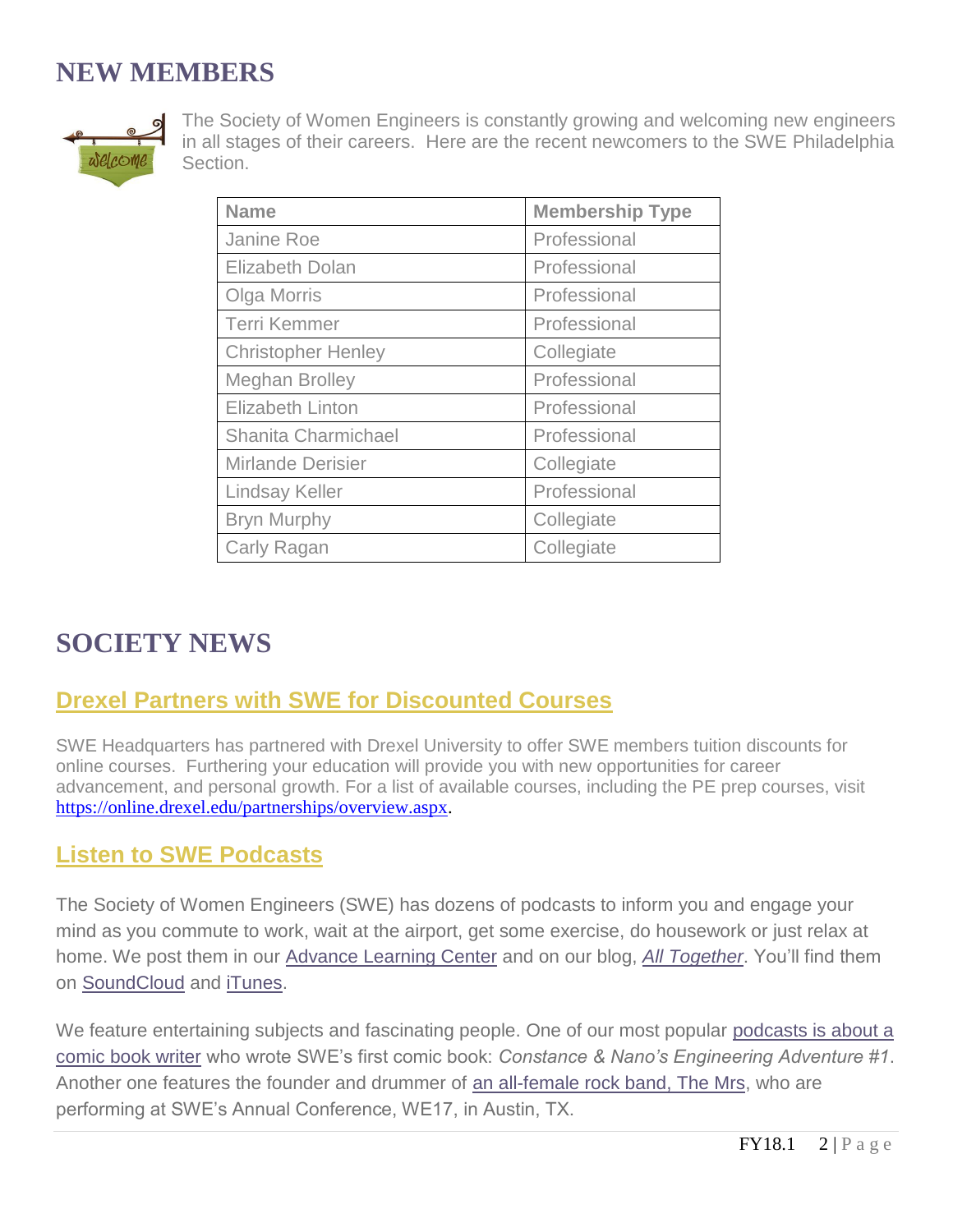SWE also has podcast series such as [Women Executives in Engineering,](http://swe.informz.net/z/cjUucD9taT0yMjMzOTE0JnA9MSZ1PTM2OTQwOTI2OCZsaT0xMjkwMDE1Mg/index.html) [Men as Diversity Partners,](http://swe.informz.net/z/cjUucD9taT0yMjMzOTE0JnA9MSZ1PTM2OTQwOTI2OCZsaT0xMjkwMDE1Mw/index.html) and many more!

## **SECTION NEWS**

### **Don't delay, renew today!**

The recommended deadline for SWE membership renewal has past, but there's still time to make sure you don't miss any of the upcoming Philadelphia SWE activities! If you are unsure about your membership status please contact our Philadelphia SWE Membership Chair at [phila\\_membership@swe.org.](mailto:phila_membership@swe.org) You can also check online by going to [login.swe.org.](login.swe.org) If you have forgotten your login information select *forgot my password* and follow the prompts. If you would prefer to renew your membership via your phone, call SWE at 1.877.793.4636 and ask to be connected to the engagement department. If you need further assistance, please send an email to [phila\\_membership@swe.org](mailto:phila_membership@swe.org) and Jill will be happy to help.

## **The Fighting Robovikings Take 1st at the Girl Power Competition!**

The Fighting Robovikings, sponsored by Philadelphia SWE, took first place at the **Girl Power** competition on September 16! **Girl Power** is a competition in which only female members of the team are allowed to operate and drive the robot. (The males are allowed to coach and help with lifting the robot only). The event empowers young women to apply their knowledge of **STEM** and to demonstrate their leadership skills. Our team did a great job in the qualifying matches and won in the elimination rounds! This was the first off-season competition and we are off to a great start!

### **Volunteer Training - Resources**

If you plan on volunteering with a Philadelphia SWE event, please review the following resources on STEM volunteering!

2017 Engaging Diverse Communities in Hands-On STEM (presented by the Franklin Institute)

- [Presentation](http://r20.rs6.net/tn.jsp?f=001xOXu840DJNqWAtNsj68doxSSaMJqlnOaRypjAPzGXxH_Cu6beFKuHj5RRyTNOoxkN_4_zHGZg8kBwK1oz4hbLfYRWWYIMDqgBUu2jAFiysjW--oUFoPeaAvynW7pId1pcZ_1raV99H9QZZ6VlZKJ2sSEf0FATt8AlCU8rOuozUYknPJS2qfKWc5s2k3KwgXaxi-QOx8jq5DQ5jGNL6vtHV6F2ST8zqewinnn_lfAX-X2zIlm6eTa1uvGwB3SlJKE&c=35evDAJj3oWPyl4VvkRXS5yXW8jlneYF-UufJ1XMka8bzn7qe6-Dfw==&ch=xqjsc6qIRmtq9IboekzvjlanLUSzsrBCM4SPOcZiZuAc0523tqbgFA==)
- [Webinar](http://r20.rs6.net/tn.jsp?f=001xOXu840DJNqWAtNsj68doxSSaMJqlnOaRypjAPzGXxH_Cu6beFKuHj5RRyTNOoxk2vUHOKKTBKTQCZvqEgCVhFIvYcagV9WEPI5-6eb_DGiLSAsCbenG2EQ4Kjr7ZKIn8B4BuDlB0P19p0cJ-Z7ERuhLy2_ZRzWOCQ7VDPm78qGKANYn8AlFo0Q4B6Os9Q0VvUD0eu2fzAGpifGajCt3HZNetL963MPDt0iLgQVF_mM=&c=35evDAJj3oWPyl4VvkRXS5yXW8jlneYF-UufJ1XMka8bzn7qe6-Dfw==&ch=xqjsc6qIRmtq9IboekzvjlanLUSzsrBCM4SPOcZiZuAc0523tqbgFA==)
- [2014 Philadelphia SWE Outreach Volunteer Training](http://r20.rs6.net/tn.jsp?f=001xOXu840DJNqWAtNsj68doxSSaMJqlnOaRypjAPzGXxH_Cu6beFKuHj5RRyTNOoxkyESsq9LFEn3dKYgvhmuMi2IYFSxL5fwVl2h7AsZWmGC6JghICHcs6wB0XiTjI7R9MUQjqFUKojTyaPYRHOY9FX29DU0lQ6FB3te40v4f1-VwE9LuMwqoIcGv2n7wnA-ONMCM-rB9qgSdrbQj9Gk5Z97rbQJflk0uHBoKRecFXbvpQb0Lv13xLg==&c=35evDAJj3oWPyl4VvkRXS5yXW8jlneYF-UufJ1XMka8bzn7qe6-Dfw==&ch=xqjsc6qIRmtq9IboekzvjlanLUSzsrBCM4SPOcZiZuAc0523tqbgFA==)

Please contact phila outreach@swe.org with any questions.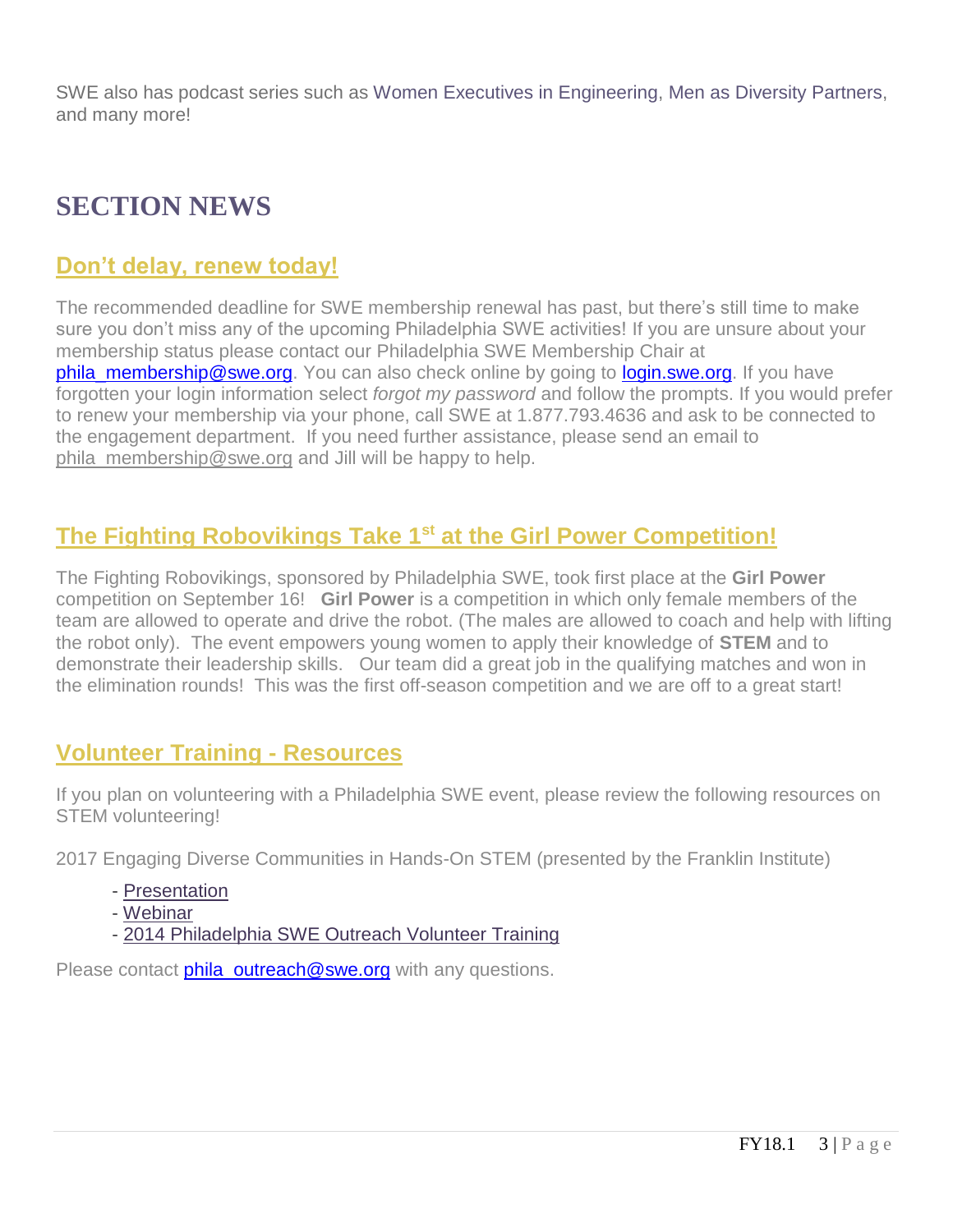## **Event Coordinators Needed – Help Plan an Event with PHL SWE!**

Are you interested in helping to plan a tour, technical talk or social for SWE Philadelphia in the upcoming months?

- We are looking for 1 volunteer for each event to finalize event dates & details and to act as the SWE lead working with event partners (i.e. meeting location and other partner groups participating in the event, if applicable).
- Responsibilities include: working under the direction of the VP Professional Development (Tania Cai) to communicate with partners to set up event, finalize event logistics, and to attend the event & provide a copy of the attendance list to SWE officers.
- Time estimated to plan an event is ~1-2 hours total.

If interested, please email Tania (VP Professional Development) at: **[phila\\_profdev@swe.org](mailto:phila_profdev@swe.org)** 

## **Open Positions – Philadelphia SWE**

Part of what makes the Philadelphia SWE section so great is the amazing participating of our members who keep it running like a well oiled machine. Read the open positions available for our section to see how you can get involved in FY16!

#### **Meeting Coordinator**

Assist the VP of Professional Development in coordinating meeting locations, invites, attendee lists, and other miscellaneous task.

#### **Corporate Liaison**

Connects Philadelphia SWE to local companies, some of whom may be able to provide meeting locations, or financial support.

#### **Awards Coordinator**

Focuses on member and section recognition. Compiles packages to submit section for regional and society awards. Assists in submitting packages for members nominated for society awards. Helps identify any awards to be given at end of the year banquet. This year, will begin to develop foundation for yearly section awards for members.

#### **Awards Banquet Chair**

Plans and organizes the SWE Philadelphia End of Year Banquet.

#### **Girl Scouts Chair**

Hosts STEM outreach events for Girl Scouts in the greater Philadelphia area, typically one in the fall and one in the spring. Sources funding for the events.

#### **Science Fair Coordinator**

Each year, Philadelphia SWE attends the Delaware Valley Science Fair. The coordinator organizes volunteers to attend the science fair. The group judges students who are presenting engineering related projects. After the science fair, the coordinator sends recognition to the winners.

#### **Social Media Chair**

Publishes content regularly to Facebook, Twitter, LinkedIn, and Instagram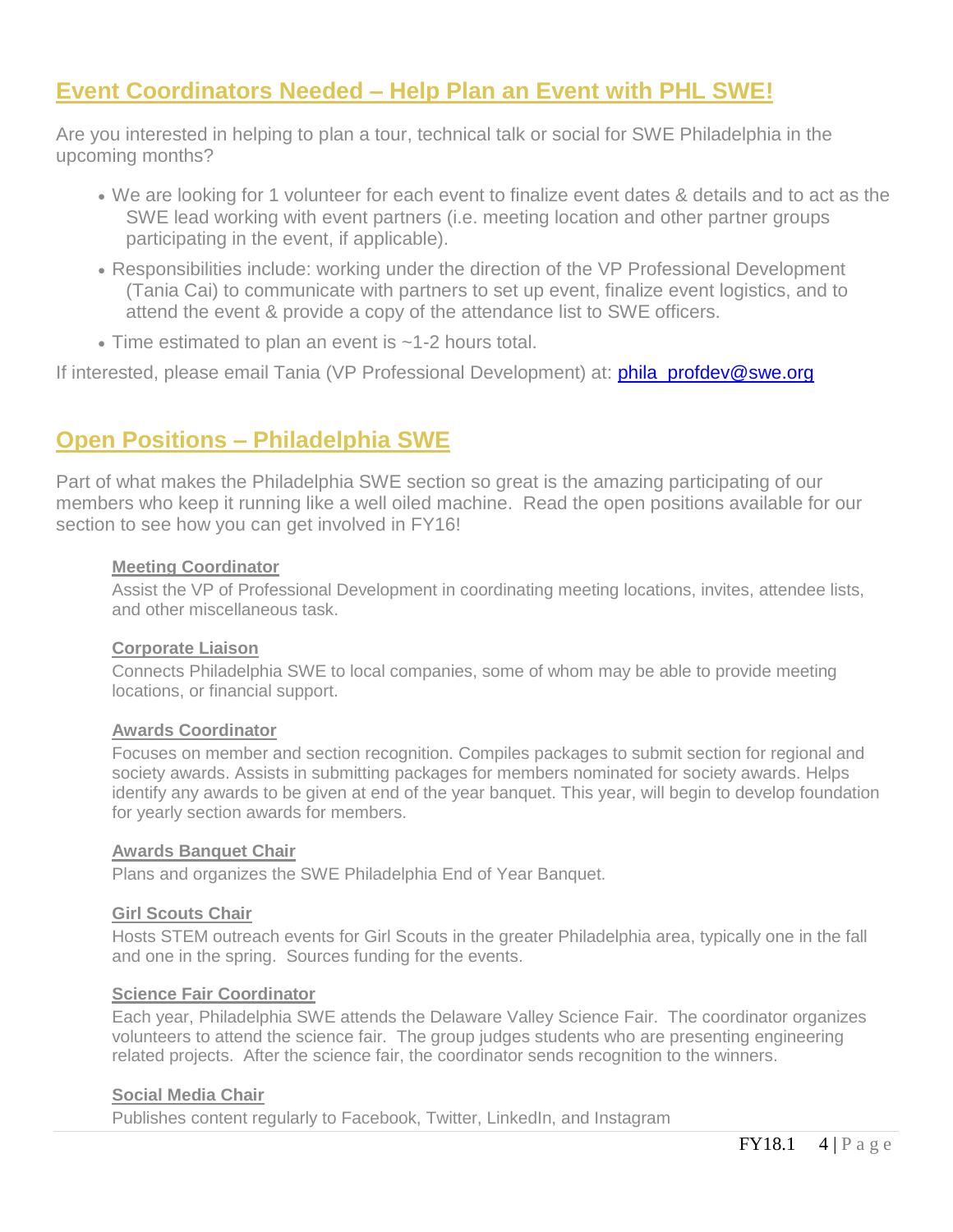#### **Webmaster**

Regularly update website content based on upcoming events, offer changes, etc. Receive input from President, VPs, and biweekly emails

If you're interested in any of these positions, please send an e-mail to Mary Beth Biddle at [marybethb422@gmail.com.](mailto:marybethb422@gmail.com?subject=Philadelphia%20SWE)

### **Do you shop on Amazon? You could be missing an opportunity to help SWE!**



AmazonSmile is the same Amazon you know. Same products, same prices, same Amazon Prime benefits. All you have to do is use a specified link when signing in to Amazon to shop like always and Amazon donates money to the organization you specify. If you shop on Amazon but use the link <http://smile.amazon.com/ch/23-2604522> to log in 0.5% of the price of your purchase will be donated to Philly SWE! It only takes one click and then Philly SWE gets extra money to host events for you!

### **Seeking Corporate Contacts**

If you know someone in your company who is in charge of or interested in making donations to a philanthropic organization, please let the Society of Women Engineers Philadelphia Section know so that we may get in touch!

The Society of Women Engineers is the world's largest advocate and catalyst for change for women in engineering and technology. We help members reach their full potential as engineers and leaders through networking, professional development and the shaping of public policy. And, we inspire young girls to become engineers and support them with scholarships. To that end, the Philadelphia section solicits donations and allocates the funds to scholarships and programs geared towards professional development and outreach.

### **Stay up to date with SWE PHL through social media!**

#### Website: <http://philadelphia.swe.org/>

Find the latest events, add our google calendar, and learn about volunteer opportunities

#### Facebook: [www.facebook.com/philaswe](http://www.facebook.com/philaswe)

See past event photos, upcoming events and interesting articles

#### Twitter: @PhilaSWE

Join in the conversation, event reminders and photos! **#PhilaSWE!**

#### Instagram: @PhilaSWE

Share your SWE memories with us and check out photos from this year's events!

#### LinkedIn: [www.linkedin.com/grp/home?gid=4173718](http://www.linkedin.com/grp/home?gid=4173718)

Show your colleagues your professional interests by joining the SWE Philadelphia group and find professional opportunities shared with SWE through our network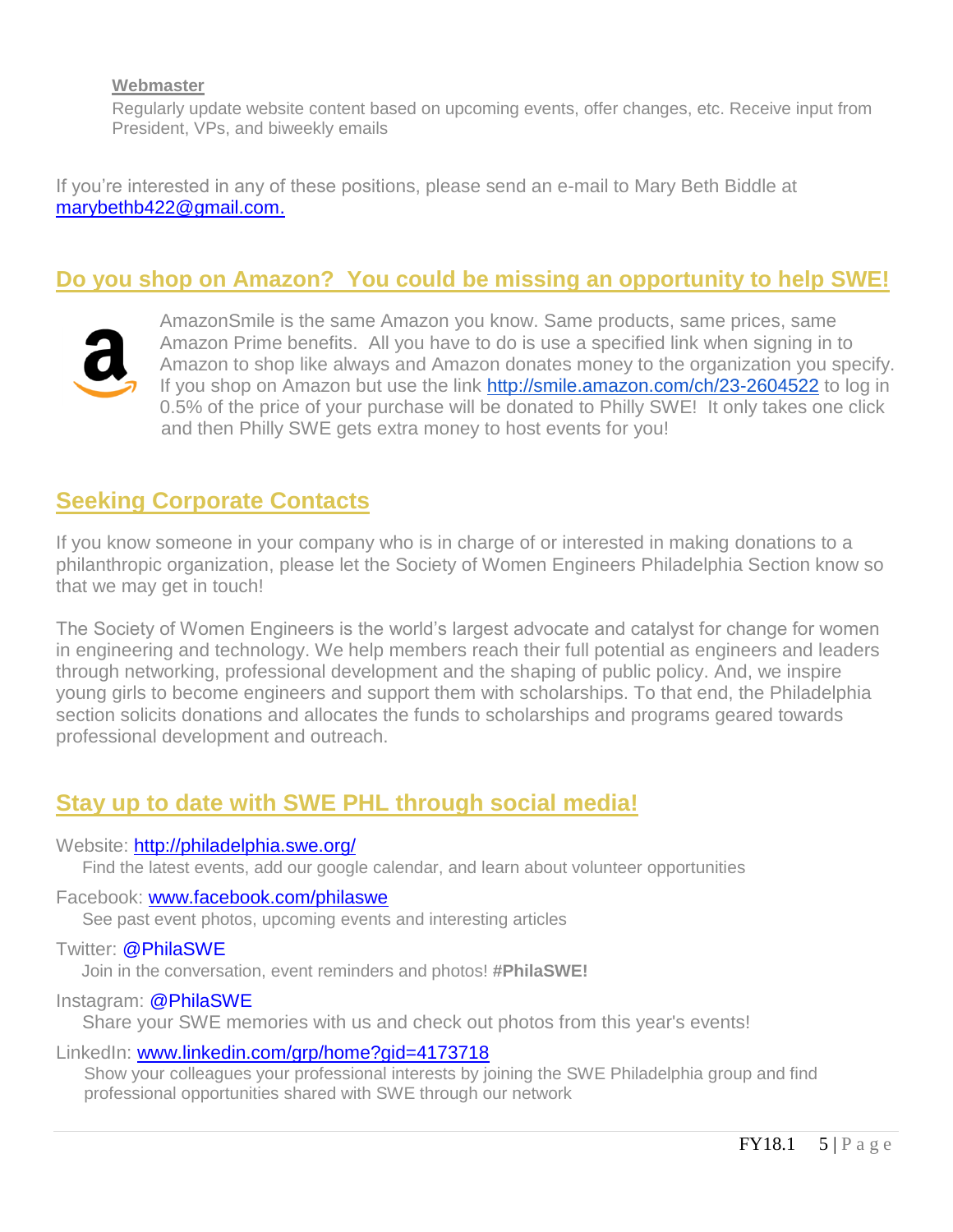## **Philadelphia SWE Technical Spotlight**

Learn more about where your fellow SWE Philadelphia members work in the Greater Philadelphia area!



### **Dani Schroeder, Engineer in Training, Civil Engineering**

### **1) What company do you work for and what do you do?**

I work as a Graduate Structural Engineer for Pennoni Associates at their Headquarters in Philadelphia, PA. My work mainly consists of bridge design both for rehabilitation and reconstruction. Currently, my main project is designing a truss retrofit for the Burlington Bristol Bridge. Once I complete the NHI Bridge Safety Inspector Certification Course in March my job will also include going out in the field and inspecting bridges

#### **2) What types of engineers do you work with? How does the diversity impact your work?**

Although I mainly work with civil engineers, there are a variety of subdisciplines in my field such as traffic, bridge, highway, and municipal engineers. Because each sub-discipline has their own field of expertise and

technical jargon, I not only must understand my scope of work but also must understand the scope of other sub-disciplines. For example, although my work is usually abutment to abutment, I need work with highway engineers to make sure our horizontal and vertical alignments match with the rest of the roadway.

### **3) If you could give advice to an undergraduate engineer studying in your field, what would it be?**

The best piece of advice I can give is utilize co-ops or internships! With so many sub-disciplines in the field of civil engineering; you need to find your fit and explore what you want to do as a profession. I also encourage to try pursuing research sometime during your collegiate education. The summer after my freshman year I took part in research in the field of water resources, and although I realized I did not want to pursue it further, it gave me the opportunity to better understand what I enjoy. Also, try to get your FE done before graduation. Professional licensure is very important in the consulting field, so having your EIT certification when applying for full-time jobs will help you stand out from the rest of the other applicants.

## **UPCOMING EVENTS**

**Upcoming Philadelphia SWE Events**

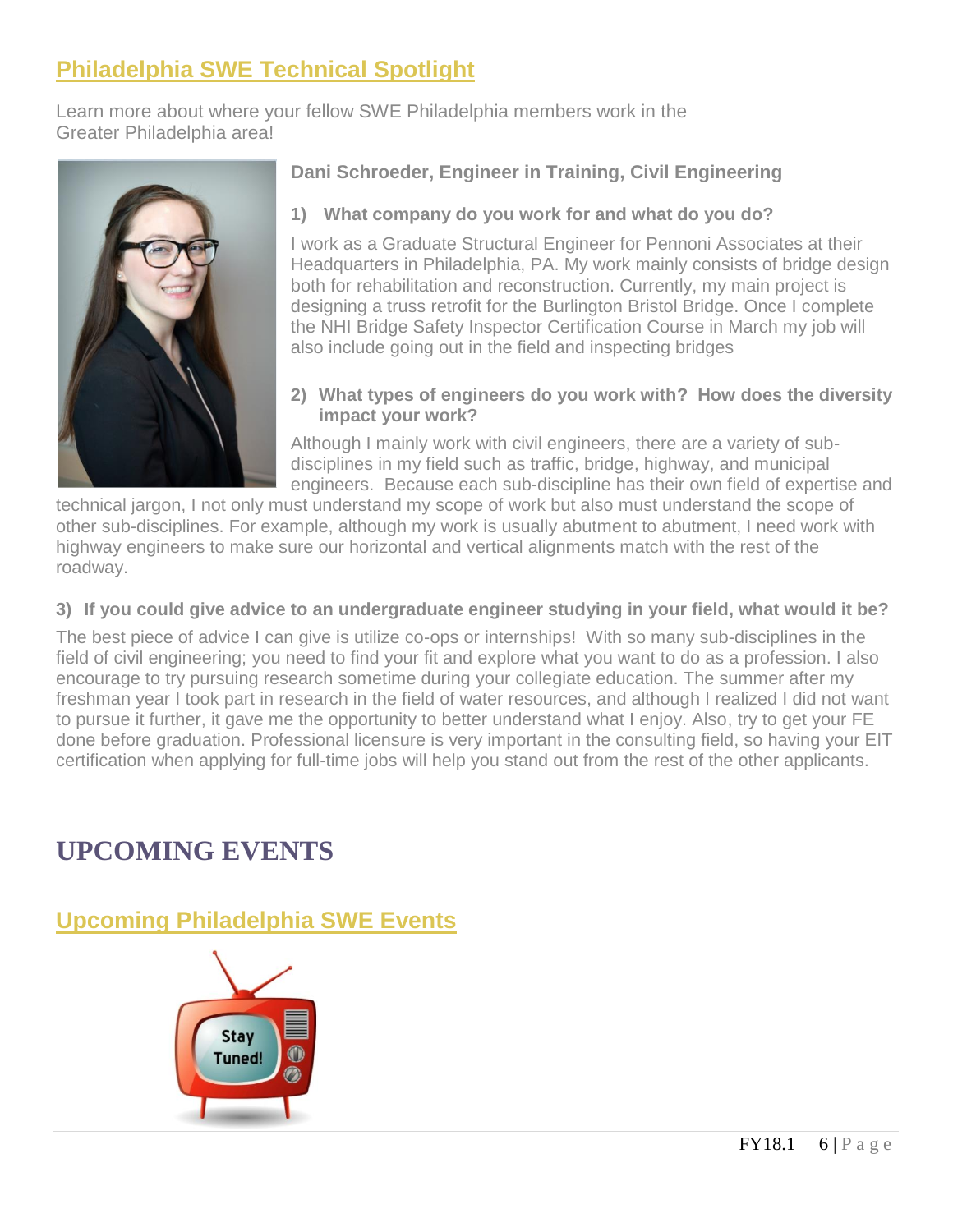## **PREVIOUS EVENTS**

## **Philadelphia SWE October Meeting: Executive Presence**

On October 12<sup>th</sup> the Merck MS&T Diversity Council welcomed the Society of Women Engineers and the Merck Women in Science and Engineering for an evening of networking, learning, and inspiration. Philadelphia SWE President, Mary Beth Biddle, provided a Philadelphia SWE update, followed by a presentation titled, "Executive Presence," presented by Gargi Maheshwari, PhD, Executive Director, Biologics Process Development and Commercialization. Gargi's presentation was engaging and gave the audience great insight into how they can better present themselves.



## **Summer!**

We hope you had a great summer hanging out on the beach, taking vacations, and doing all the other funin-the-sun activities. Now let's get ready for some light jackets, pumpkin spice everything, and lots of SWE events!

## **MEMBER NEWS**

## **Congratulations Elisha!**

Philadelphia SWE member Elisha Rios, and her husband, Seth Rios, welcomed their son, Ethan Edward, into the world on August 7<sup>th</sup>, 2017. Weighing 9lb 8oz, he came into this world as a healthy, curious guy, and his mom and dad are hoping this curiosity leads to a future in engineering!



*Do you have exciting news to share? It could be anything from graduations to birthdays, engagements to professional accomplishments. Email the [SWE Newsletter Editor](mailto:philasweeditors@gmail.com) with your exciting news!*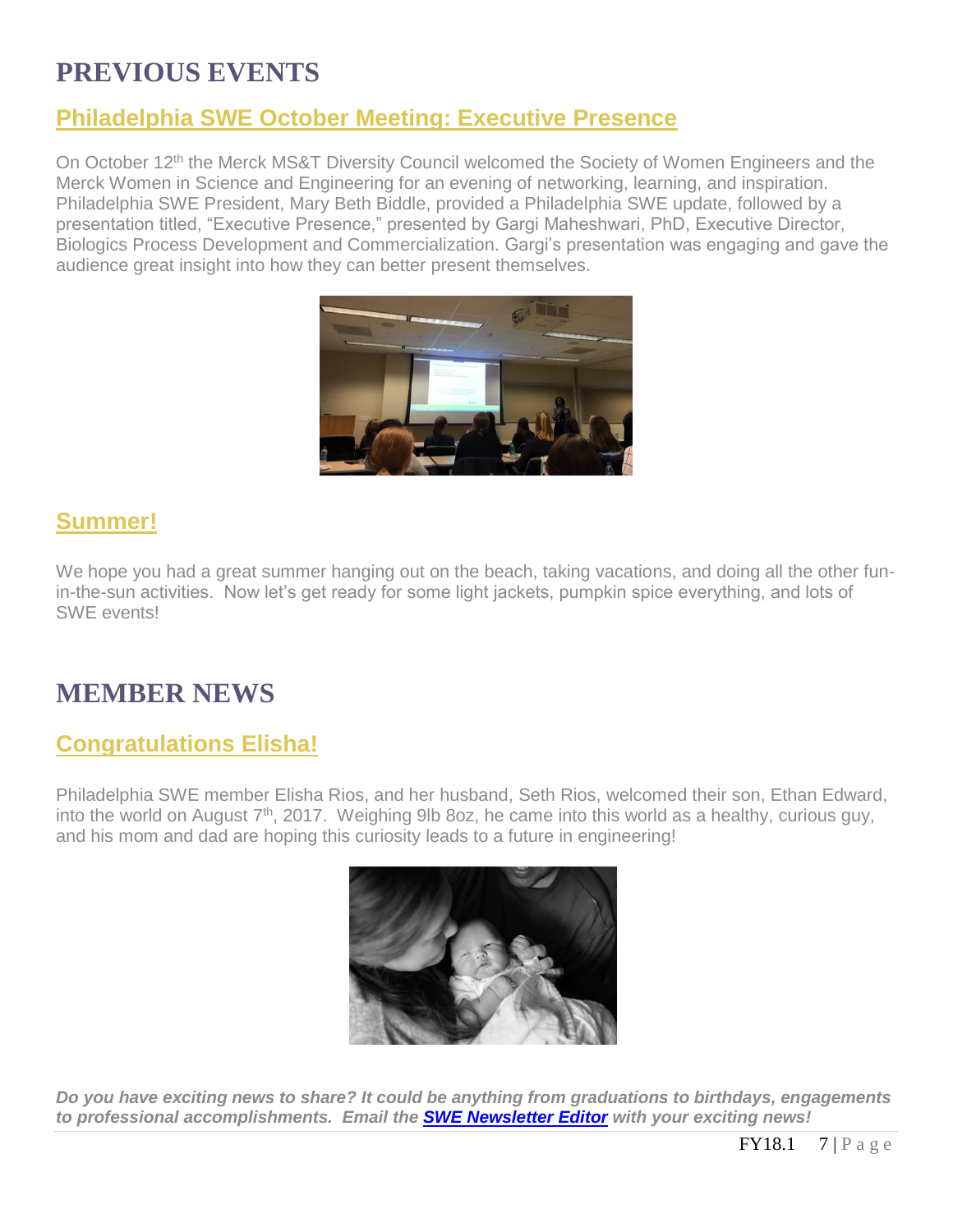## **OFFICER CONTACT LISTING**

| <b>FY17 Elected Officers</b>               | <b>Name</b>                                      | <b>Email</b>                   |  |  |
|--------------------------------------------|--------------------------------------------------|--------------------------------|--|--|
| <b>Executive Council Voting Members</b>    |                                                  |                                |  |  |
| President                                  | Mary Beth Biddle                                 | phila president@swe.org        |  |  |
| Sr. Vice President<br>Communication        | <b>Julie Williams</b>                            | phila_communications@swe.org   |  |  |
| <b>Vice President Prof Dev</b>             | <b>Jillian Ditzler</b>                           | phila_profdev@swe.org          |  |  |
| <b>Vice President Outreach</b>             | Jennifer Ligo                                    | phila outreach@swe.org         |  |  |
| Secretary                                  | Kimberly Lam                                     | phila_secretary@swe.org        |  |  |
| Treasurer                                  | Sharon Vuong                                     | phila treasurer@swe.org        |  |  |
| Section Representative                     | Maria Legato                                     | legato.maria@gmail.com         |  |  |
| <b>Alternate Section</b><br>Representative | Aurora Achong                                    | aurora.achong@gmail.com        |  |  |
|                                            | <b>FY17 Committee Chairs and Section Leaders</b> |                                |  |  |
| <b>Outreach Group</b>                      |                                                  |                                |  |  |
| Certificate of Merit Coordinator           | Mariah Cushman                                   | mecushman@gmail.com            |  |  |
| Collegiate Liaison                         | Dani Schroeder                                   | danielle.schroeder17@gmail.com |  |  |
| <b>Girl Scouts Chair</b>                   | <b>OPEN</b>                                      |                                |  |  |
| <b>Engineering Mini-Camp</b>               | Vicki Brown                                      | vbrown@mail.widener.edu        |  |  |
| Scholarship Coordinator                    | Pauline Rusciano                                 | philaswescholarships@gmail.com |  |  |
| <b>Science Fair Coordinator</b>            | <b>OPEN</b>                                      |                                |  |  |
| <b>Science Carnival Chair</b>              | <b>OPEN</b>                                      |                                |  |  |
| <b>FY17 Professional Development</b>       |                                                  |                                |  |  |
| <b>Corporate Liaison</b>                   | <b>OPEN</b>                                      |                                |  |  |
| <b>Meeting/Events Coordinator</b>          | <b>OPEN</b>                                      |                                |  |  |
| <b>Awards Coordinator</b>                  | <b>OPEN</b>                                      |                                |  |  |
| <b>Awards Banquet Chair</b>                | <b>OPEN</b>                                      |                                |  |  |
| <b>FY17 Communications</b>                 |                                                  |                                |  |  |
| Membership Chair                           | <b>Jill Foster</b>                               | phila membership@swe.org       |  |  |
| <b>Newsletter Editor</b>                   | Diana Russella                                   | phila newsletter@swe.org       |  |  |
| Newsletter Co-Editor                       | Haydee Euceda                                    |                                |  |  |
| Webmistress                                | <b>OPEN</b>                                      |                                |  |  |
| <b>Social Media Chair</b>                  | <b>OPEN</b>                                      |                                |  |  |
| <b>FY17 Collegiate</b>                     |                                                  |                                |  |  |
| <b>Drexel Counselor</b>                    | Elizabeth Henning                                | eah827@gmail.com               |  |  |
| <b>Swarthmore Counselor</b>                | Rebecca Rose                                     | rebecca.snelling@gmail.com     |  |  |
| <b>Temple Counselor</b>                    | Mary Beth Biddle                                 | marybethb422@gmail.com         |  |  |
| University of Pennsylvania                 | Cassie Zook                                      | crz333@gmail.com               |  |  |
| Villanova Counselor                        | Alisha Tricciola                                 | alisha.trocciola@gmail.com     |  |  |
| <b>Widener Counselor</b>                   | MaryAnn Skehan                                   | maryann.b.skehan@boeing.com    |  |  |
| Bryn Mawr Counselor                        | Alisha Tricciola                                 | alisha.trocciola@gmail.com     |  |  |